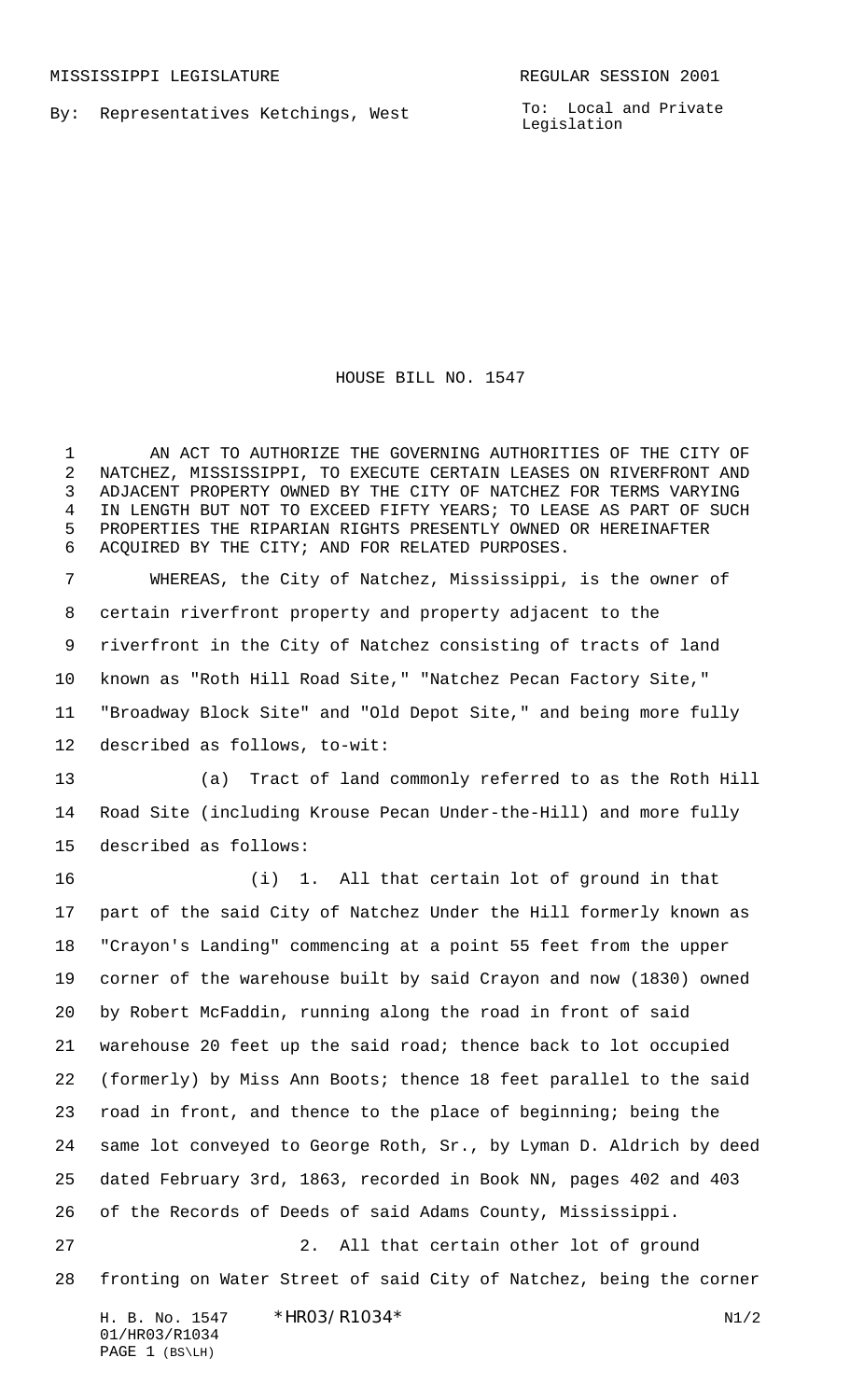lot of said street and the road descending the Hill from Upper Natchez, on which lot a warehouse formerly stood, which lot was conveyed to George Roth, Sr., by Catherine Sigmond by deed dated March 4th, 1863, recorded in Book NN, pages 401 and 402 of said Adams County, Mississippi, Deed Records.

 3. All that certain other lot or parcel of ground situate, lying and being in the County of Adams and State of Mississippi, in the City of Natchez Under the Hill, fronting on the easternmost side of the road leading from the extremity of Main Street to the upper landing and having a front of 50 feet on said road, the line of said road being the front boundary with side lines running North 60 degrees West and South 60 degrees East to the upper margin of the River bluff, beginning at the iron pin and running 50 feet along the easternmost line of said road up the Mississippi River, being the same lot conveyed, together with the last above described lot, to the said George Roth, Sr., by Catherine Sigmond by deed of March 4th, 1863, recorded as above mentioned, to which deed and the recitals therein reference is here made for further description.

H. B. No. 1547 \*HR03/R1034\* 01/HR03/R1034 PAGE 2 (BS\LH) 4. All those certain other lots or parcels of land in the County of Adams and State aforesaid, in the City of Natchez at the Upper Landing thereof, upon the margin of the Mississippi River, formerly known as and called "Cozzen's Saw Mill" (but sometimes called McFaddin & Sisloff Mill) and its appurtenances, having such shape, configuration and boundaries as are contained within the lines of B, C, D, E and F and G, H, I, K, L, M, G in the map thereof recorded in Book CC, page 348, and also in Book HH, page 296, of the Records of Deeds of said Adams County, being the same lots conveyed to the said George Roth, Sr., by Lyman D. Aldrich and wife and Thos. L. Jones, the said Aldrich deed bearing date December 31st, 1866, recorded in Book 00, pages 324 and 325 of said Records of Deeds of Adams County, Mississippi, and the said deed from the said Thos. L. Jones bearing date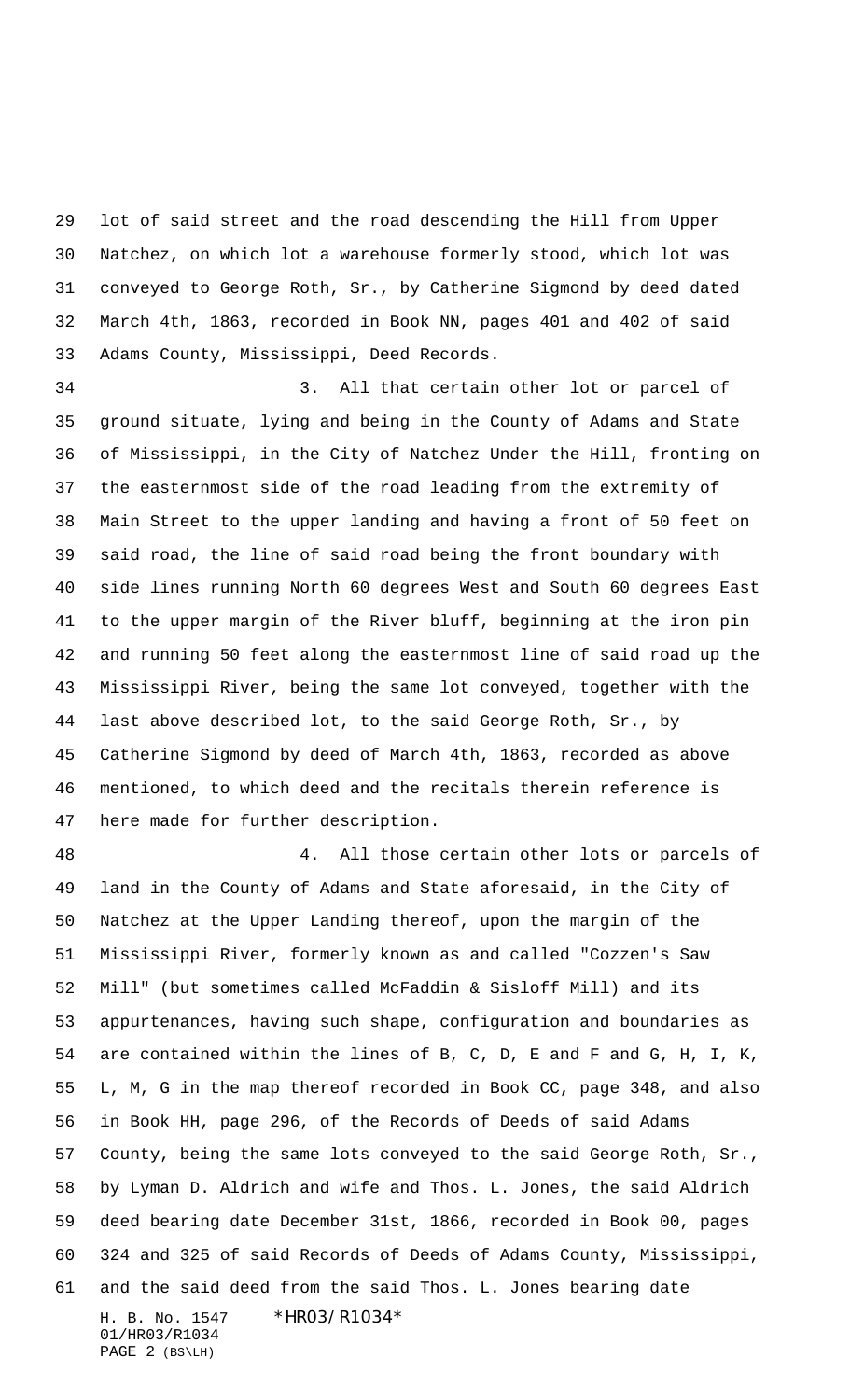February 13th, 1867, recorded in Book 00, pages 393 and 394 of said Records of Adams County, Mississippi, to which deeds reference is made for fuller and more accurate description.

 Also described as being a portion of the property described in the Warranty Deed from Alex Krouse to Manuel Krouse and Morris Krouse dated March 1, 1969, recorded in Deed Book 11-E, at page 527, among the records on file in the office of the Chancery Clerk of Adams County, Mississippi, as shown on the Official Tax Map of Adams County, Mississippi, prepared by Conley, Kight and Eckford as a Portion of Parcel 1 of Tax Map 41-112 and 41-111B.

 Also being the same property conveyed by Jerold D. Krouse to the City of Natchez, Mississippi, by Deed of Gift dated and recorded December 29, 1995 in Deed Book 20-J at Page 16 of the records in the office of the Chancery Clerk of Adams County, Mississippi.

 (ii) A portion of Lot 1, Tax Map 41-111B prepared by Conley, Kight and Eckford described as bounded on the west by the Mississippi River, on the north by property formerly known as Krouse Pecan, on the east by brow of the bluff and on the south by property presently owned by Lady Luck Mississippi consisting of approximately 6.2 acres, more or less, including those certain properties acquired by the City of Natchez in Cause No. 94-597 and Cause No. 97-375 respectively, on the docket of the Chancery Court of Adams County, Mississippi, described as follows: Description of Tract II, Portion of Subdivision of Stephen Minor Lands by Levin Wailes, Surveyor, situated in the City of Natchez, T7N-R3W, Adams County, Mississippi.

H. B. No. 1547 \*HR03/R1034\* 01/HR03/R1034 PAGE 3 (BS\LH) From the City Monument at the southeast corner of Main Street and Broadway go N 50° 43' 27" W along the projection of a line thru the City Monument at the southeast corner of Main Street and Canal Street and the City Monument at the southeast corner of Main Street and Broadway for 196.21 feet to a point on the easterly boundary of Lot 9, of the Subdivision of Stephen Minor Lands, by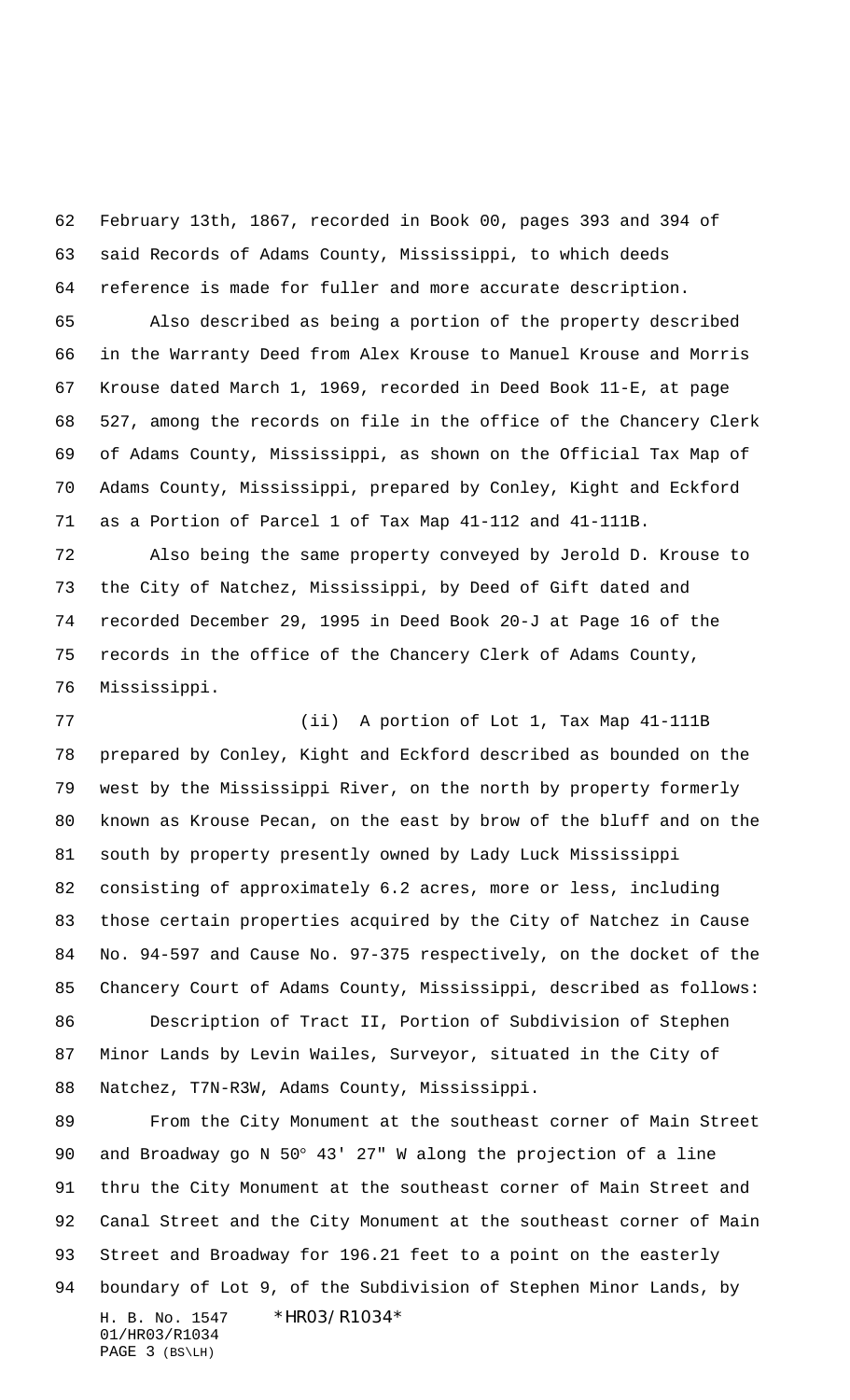95 Levin Wailes, Surveyor; thence N 39° 29' 54" E along the boundary between the Promenade and Stephen Minor Lots for 476.78 feet to the southeast corner of Lot 27, Subdivision of Stephen Minor Lands; thence N 50° 30' 06" W along the boundary between Lot 13 and 27 for 27 feet to the point of beginning, being the Brow of the Bluff, common to Lot 13, Lot 14, and Lot 27, Subdivision of Stephen Minor Lands, by Levin Wailes.

 Thence from said point of beginning continue N 50° 30' 06" W along the boundary between Lot 13 and Lot 14 for 1,759 feet, more or less, to the boundary between the State of Mississippi and the State of Louisiana; thence along said State Boundary in a general northeasterly direction, upstream, for 63 feet, more or less, to the downstream boundary of Lot 6, Isaac Jones Lots, per map recorded in Deed Book 3-N, on Page 39, of the records of Adams County, Mississippi; thence S 50° 30' 06" E along said boundary for 1,594 feet, more or less, to the southeast corner of Lot 6, Isaac Jones Lots; thence along the easterly boundary of Isaac Jones Lots, upstream, for 285 feet, more or less, to the northeast corner of Lot 1, Isaac Jones Lots; thence S 50° 30' 06" E along the downstream boundary of Manuel Krouse et al property for 182 feet, more or less, to the Brow of the Bluff; thence along the Brow of the Bluff, in a general southwesterly direction, being the westerly boundary of Lot 26 and Lot 27, Subdivision of Stephen Minor Lands for 352 feet, more or less, to the point of beginning. Within described tract being a portion of Stephen Minor Lands per subdivision thereof by Levin Wailes, Surveyor, situated in the City of Natchez, T7N-R3W, Adams County, Mississippi.

 All bearings are Transverse Mercator, Mississippi West Zone. All of the above described lands are situated in Section 15, T7N-R3W, Adams County, Mississippi.

AND

H. B. No. 1547 \*HR03/R1034\* 01/HR03/R1034 PAGE 4 (BS\LH) Beginning at the southwest corner of a house once occupied by Susan Spruel on said lot hereby conveyed and returning south 80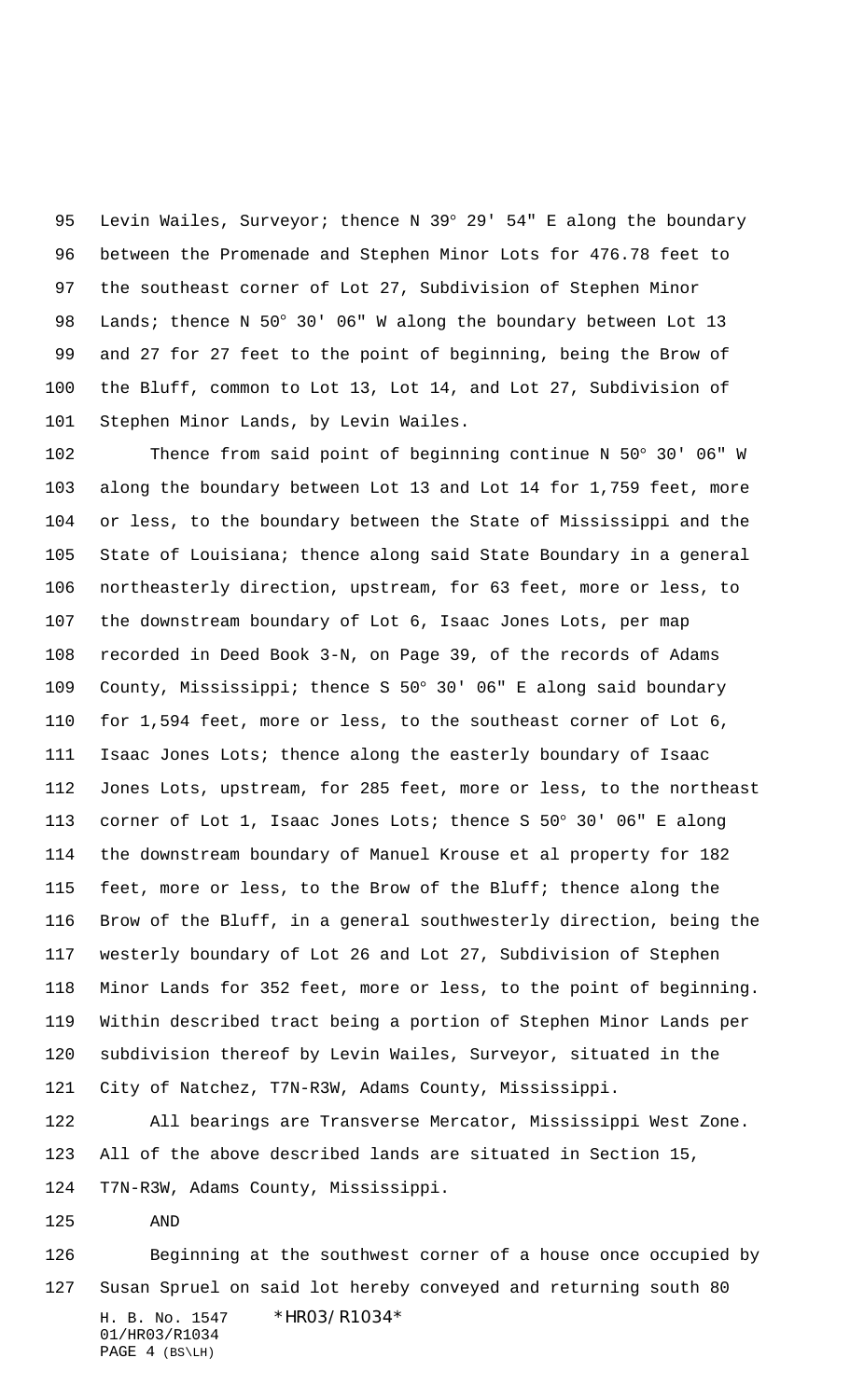degrees East 117 feet to a stake on the western most boundary of a lot of ground sold by said Isaac Jones to the president and selectmen of the City of Natchez aforesaid thence north 3º 15' E 9 feet to the northeast boundary of the lot originally purchased 132 from the Estate of Steven Minor, deceased; thence north 60° west about 127 feet; thence south 6º 45' West about 51 feet to the place of beginning also an alley 5 feet wide running from upper road leading from the city to the landing on the south side of said lot the whole length of the same and an alley ten feet wide on the west end of said lot and also an alley running from the last mentioned alley westwardly to the road leading from the lower to the upper landing of said city seven feet wide which lot and said alley hereby conveyed are designated on a plat hereto annexed and made by John Maxwell on the 16th day of September, 1934 and on which plat or map of said lot hereby conveyed is designated by the blue and the said alley by the yellow colors which map is made a part of this deed. This last alley called Jones Alley. (iii) All of Lot 4, Block 4, Sheet 7,

 together with all batture and accretions as shown on the Tax Map of the City of Natchez, Mississippi, by Cole, Layer & Trimble, 1951 and revised 1963 by Hunnicutt & Associates, and being the same lands shown in Deed Book 3-X, Page 697 and designated on a map or survey of the "Isaac Jones Lots" recorded in Book 3-N, Page 39 of the records on file in the office of the Chancery Clerk of Adams County, Mississippi.

 Being all and the same property conveyed to Riverboat Corporation of Mississippi by Deed from Charles H. Perrault, Jr., dated February 22, 1991 and by deed from Myron B. Marks and Ralph S. Marks dated February 25, 1991, and recorded respectively in Deed Book 18-S at pages 469 and 467 of the records in the office of the Chancery Clerk of Adams County, Mississippi.

H. B. No. 1547 \*HR03/R1034\* 01/HR03/R1034 PAGE 5 (BS\LH) Corporation of Mississippi to the City of Natchez, Mississippi, by

Being also the same property conveyed by Riverboat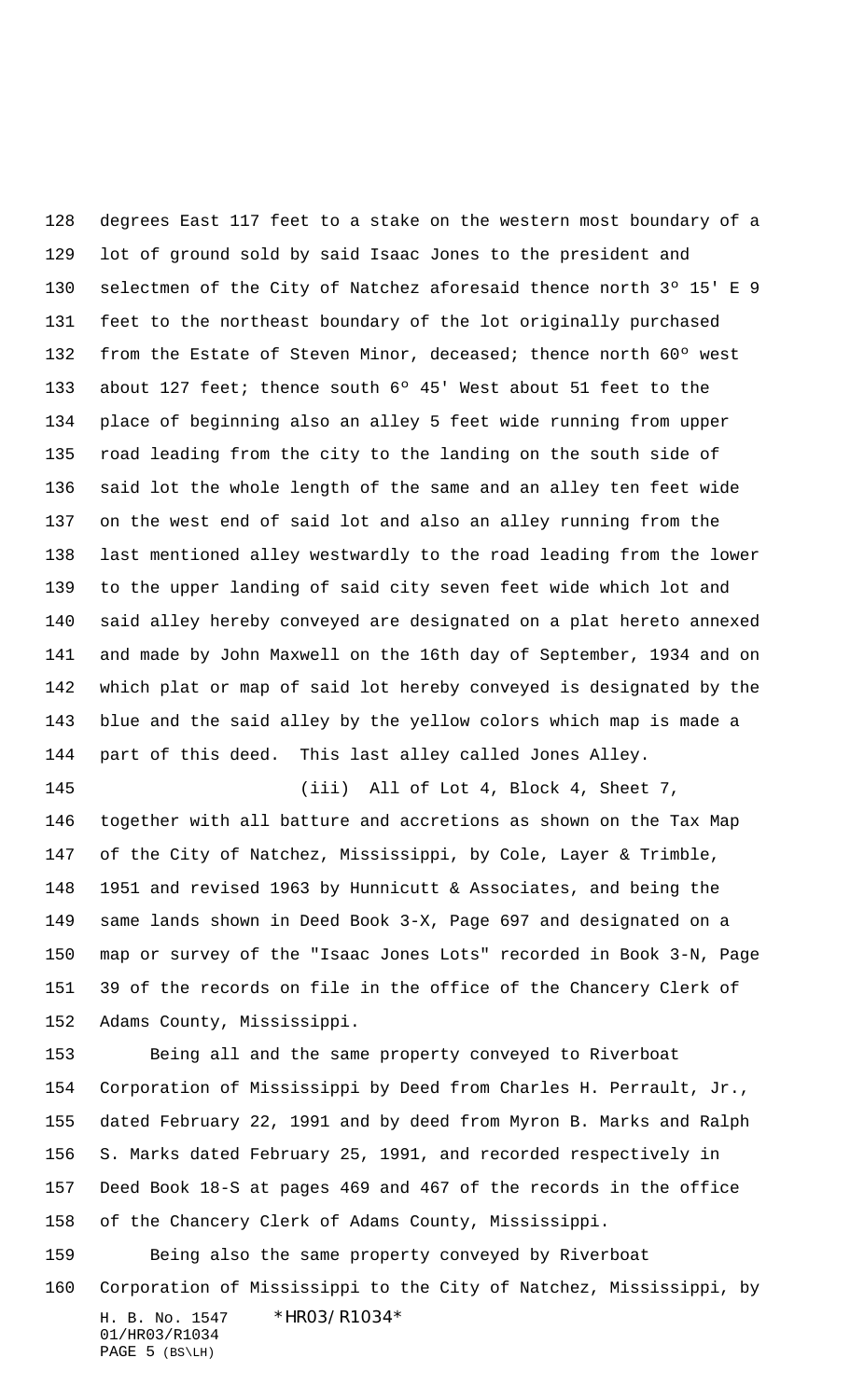Deed of Conveyance by Donation recorded on July 30 in Deed Book 19-NB at Page 50 of the records in the office of the Chancery Clerk of Adams County, Mississippi.

 (b) Tract of land commonly referred to as Natchez Pecan Factory Site (on Top-of-the-Hill) and more fully described as follows:

 (i) A certain lot or parcel of land situated on the northwest side of Broadway Street, between Monroe and Madison Streets, and extending to the west, with a front of 311 feet, more or less, on said Broadway Street, and running westerly between parallel lines to the margin of the bluff on the east bank of the Mississippi River; said tract of land being bounded on the southwest by the property of the Yazoo & Mississippi Valley Railroad Company, on the east by Broadway Street, on the west by the margin of the bluff on the east side of the Mississippi River, and on the northern side by property formerly of Miss Lizzie Hughes, now deceased, said parcel of land fronting approximately 311 feet on the westerly side of Broadway Street, and lying North of the property of the Yazoo & Mississippi Railroad Company, east of the Bluff, and enclosed on the northerly side by a fence, as shown on the tax map prepared by Conley, Kight and Eckford as Tax Map 41-111B, Parcel 3.

H. B. No. 1547 \*HR03/R1034\* (ii) That certain tract or parcel of land in said City, beginning at a point on the Westerly side of Broadway Street, one hundred and eighty-eight feet from the southwesterly line of Madison Street, from said point running northeasterly along said line of Broadway one hundred and eighty-eight feet to Madison Street; thence at right angles westerly along the 189 southerly line of said Madison Street to the Brow of the Bluff; thence southerly along the Brow of the Bluff to a point where a line drawn at right angles to said Broadway Street from the point of beginning will strike the brow of the said bluff; thence from said point on the brow of said bluff to the place of beginning.

01/HR03/R1034 PAGE 6 (BS\LH)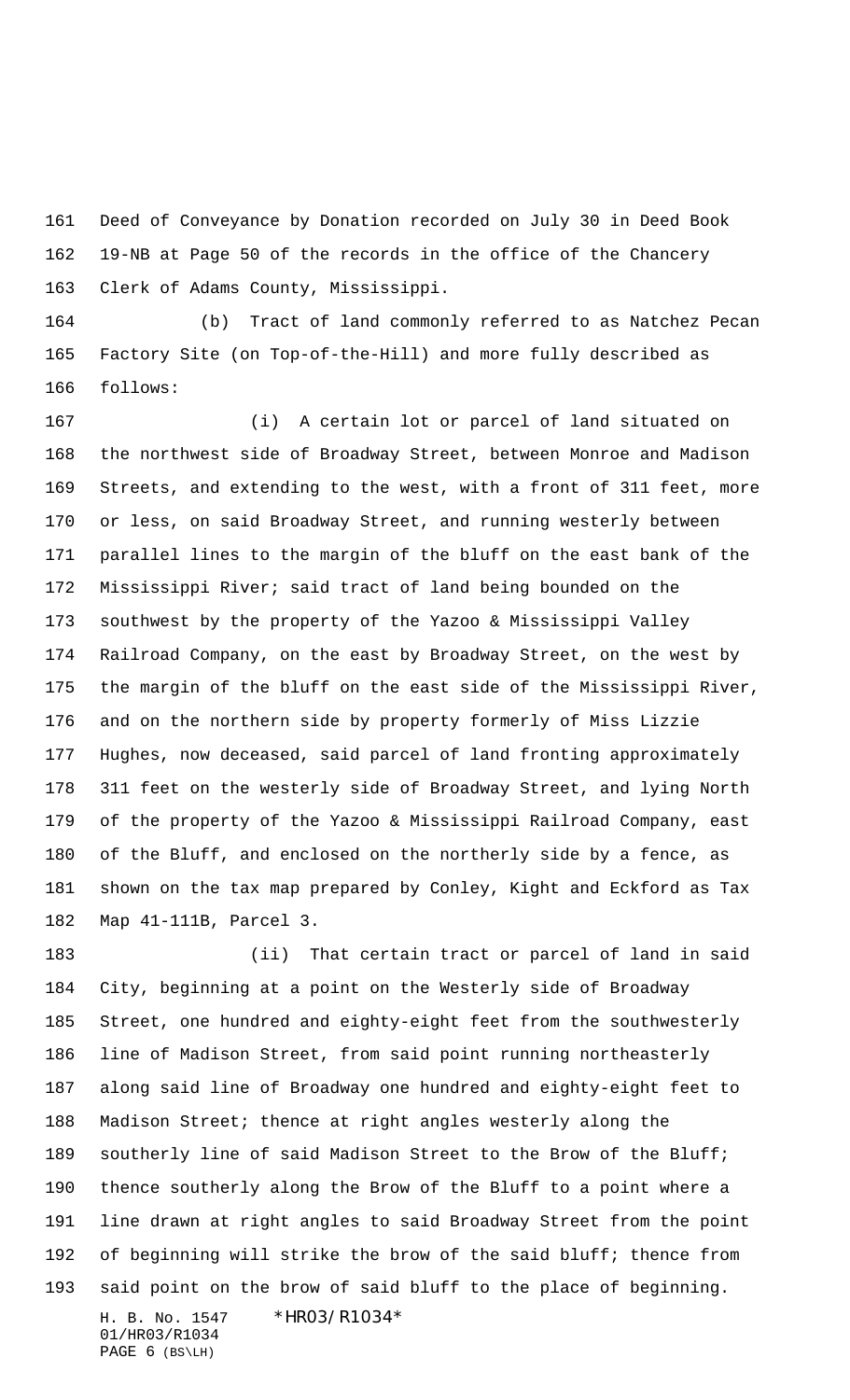Being the same property conveyed to Miss Lizzie Hughes, now deceased, by William Noonan by deed dated February 1, 1882, and recorded in Book XX, page 480 and 481.

 Being the same property conveyed by Louis Mullen to Krouse and Company, Inc., by Warranty Deed dated January 28, 1972, recorded in Deed Book 11-Y, at page 80, among the records on file in the office of the Chancery Clerk of Adams County, Mississippi, as shown on the tax map prepared by Conley, Kight and Eckford as Tax Map 41-111B, Parcel 4.

 (c) Tract of land commonly referred to as the Old Depot Site and more fully described as follows:

 A parcel of land lying on the westerly side of Broadway Street in the City of Natchez, Mississippi; being a portion of Parcel 3.01, Block 4 of the City of Natchez Tax Map No. 7, as revised by Hunnicutt and Associates, Inc., in January 1963; more particularly described as follows, to-wit:

 Beginning at the point where the westerly right-of-way of Broadway Street intersects the projection of the northerly right-of-way of Franklin Street; thence go N 38° 57' 29E E for 226.00 feet; thence go N 51° 02' 31" W for 240.89 feet to a point on the bluff of the Mississippi River; thence follow said brow of the bluff along the following courses:

S 22° 08' 37" W 31.32 feet;

S 0° 23' 52" W 97.36 feet;

 N 24° 40' 27" W 90.54 feet; thence leaving said brow of the bluff go S 51° 02' 31" E for 38.80 feet; thence go S 38° 57' 29" W for 32.14 feet; thence go S 51° 02' 31" E for 110.00 feet, more or less, back to the point of beginning, containing 0.92 acres, more or less, as shown on Tax Map 41-111B, Portion of Parcel 1 prepared by Conley, Kight and Eckford.

 (d) Tract of land referred to as the Broadway Block Site and more fully described as follows:

H. B. No. 1547 \* HRO3/R1O34\* 01/HR03/R1034 PAGE 7 (BS\LH)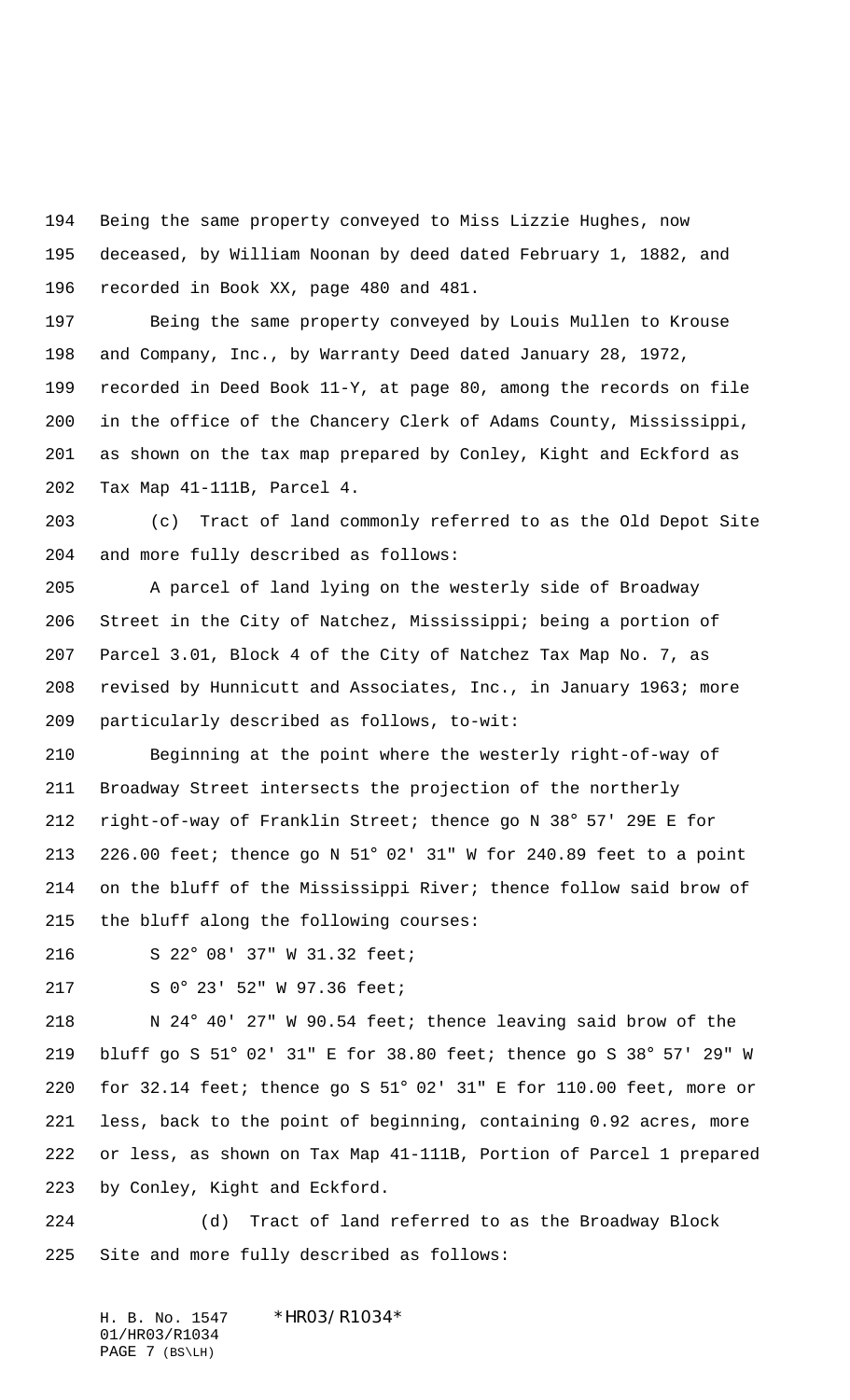All that certain square or city block in the City of Natchez, Mississippi, bounded on the southerly side by Main Street, on the easterly side by Canal Street, on the northerly side by Franklin Street and on the westerly side by Broadway Street, as shown on the tax map prepared by Conley, Kight and Eckford as Tax Map 41-112, Parcels 2, 3, 11, 12 & 13.

 Regardless of the above descriptions, the intent of this act is to include all of the real property owned by the City of Natchez located in the following described real property:

 (a) Tract A (Roth Hill Road Site and Bluff): All of that real property together with all improvements thereon currently owned by the City of Natchez, Mississippi, and bound easterly by the westerly right-of-way line of Broadway Street; bound southerly by the northerly right-of-way line of State Street, if extended to the thalweg of the Mississippi River, said line also running along the northerly line of that property currently owned by Lady Luck Mississippi, Inc., recorded in deed book 19-T, on page 15; bound westerly by the thalweg of the Mississippi River; and bound northerly by the southerly right-of-way line of Madison Street, if extended to the thalweg of the Mississippi River; said land being situated in Sections 15 and 16, Township 7 North, Range 3 West, Natchez, Adams County, Mississippi.

 Less and except that property conveyed to Sim C. Callon, recorded in deed book 16-J on page 379 of the records in the office of the Chancery Clerk of Adams County, Mississippi.

H. B. No. 1547 \*HR03/R1034\* 01/HR03/R1034 PAGE 8 (BS\LH) Further less and except that portion of the City of Natchez property known as the Spanish Parade Grounds described as follows: All of that tract of land being bound easterly by the westerly right-of-way line of Broadway Street; bound southerly by the northerly right-of-way line of State Street, if extended, said line also being the northerly line of that property currently owned by Lady Luck Mississippi, Inc., recorded in deed book 19-T,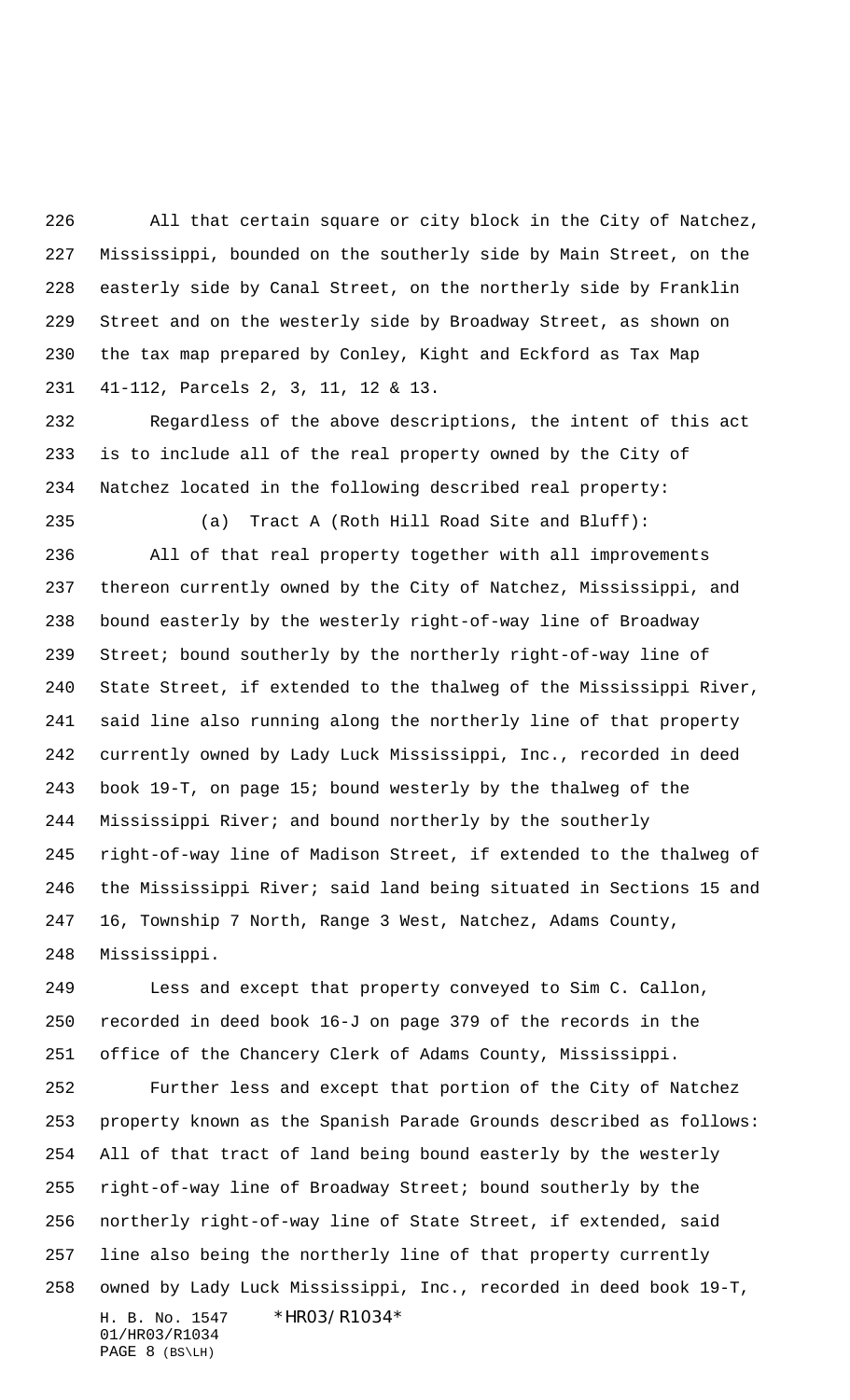on page 15; bound westerly by the brow of the bluff; and bound northerly by the southerly right-of-way line of Franklin Street, if extended.

 And less and except that public road (presently and temporarily unopened) known as Roth Hill Road extending from Broadway Street to the Mississippi River.

(b) Tract B (Broadway Block):

 That certain City Block being bound easterly by the westerly right-of-way line of Canal Street; bound southerly by the northerly right-of-way line of Main Street; bound westerly by the easterly right-of-way line of Broadway Street; and bound northerly by the southerly right-of-way line of Franklin Street; said land being situated in Section 16, Township 7 North, Range 3 West, Natchez, Adams County, Mississippi.

 WHEREAS, the City of Natchez has determined the necessity for legislation as authorized herein based upon the following:

 (a) The City of Natchez by action of its governing authorities at their regular meeting on April 14, 1992, placed all of the above described properties in a Waterfront Development District, which district is designed to enhance and facilitate economic and riverfront development for the City of Natchez, Mississippi;

 (b) The City of Natchez by action of its governing authorities has heretofore placed all of the above described properties in the Downtown Historic District of the City of Natchez, which district is designed to encourage and maintain development consistent with the Old Historic District of the City of Natchez;

H. B. No. 1547 \* HRO3/R1034\* 01/HR03/R1034 PAGE 9 (BS\LH) (c) The Mississippi Legislature did at the 1999 Regular Session enact House Bill 1568 (Chapter 488, General Laws of Mississippi) which provided funds for the City of Natchez to match funds of United States Army Corps of Engineers for the Natchez Bluff Stabilization Project along the riverfront of the City of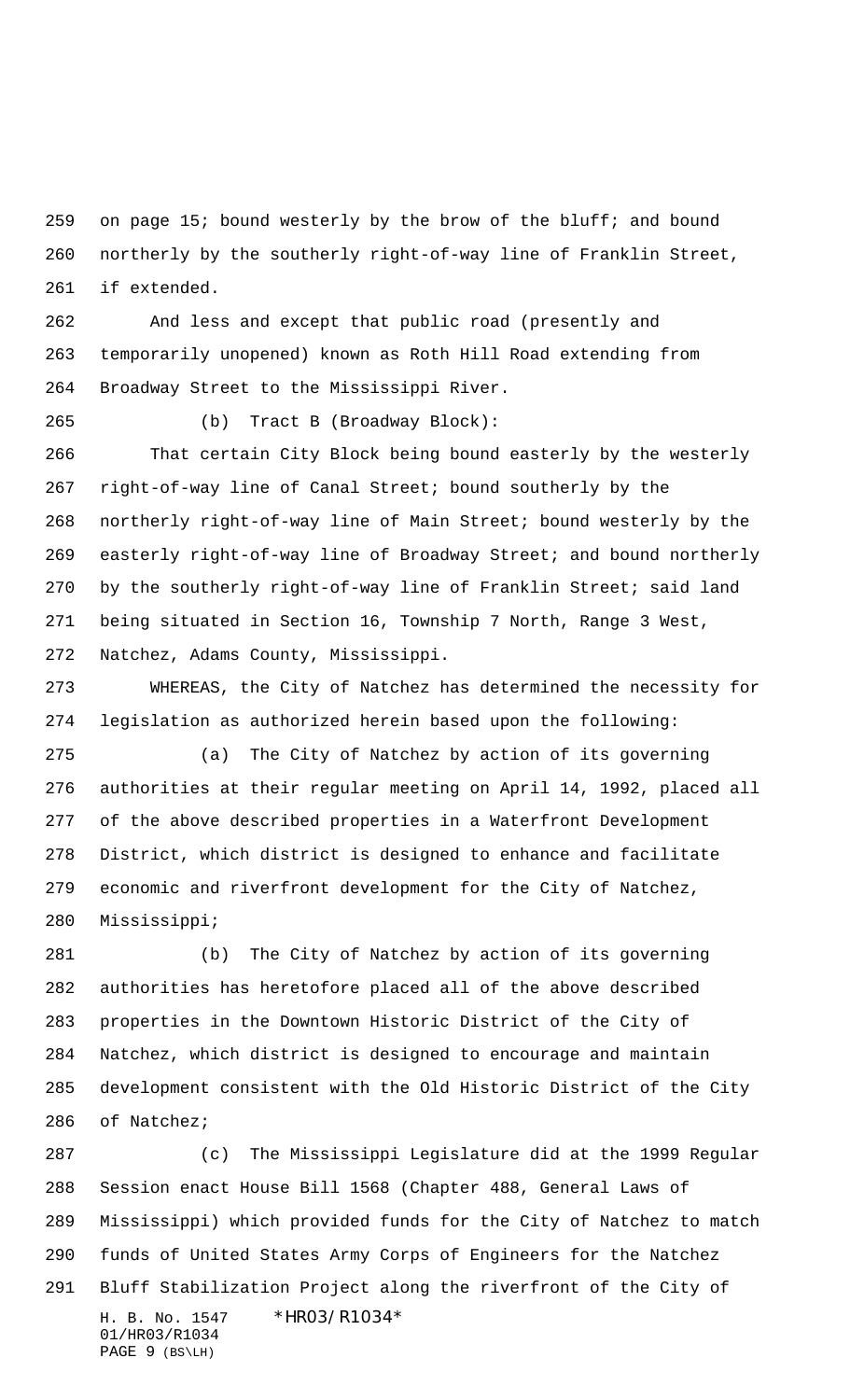Natchez in the Roth Hill Road Site Area including Krouse Pecan Under-the-Hill, and which legislation further provides for repayment of a portion of those funds to the State of Mississippi from proceeds derived by the City of Natchez from riverfront development;

 (d) Various developers have proposed to the City of Natchez to undertake commercial development of several of these properties, which development is expected to provide jobs for residents of the City of Natchez and Adams County and other economic benefits;

 (e) The developer or developers will undertake, incident to its development, marketing plans which will have the effect of drawing many additional visitors to the City of Natchez and Adams County;

 (f) The plan for development will generate considerable state and local tax revenues;

 (g) The plan for development will complement the unique historical sites and tourist attractions offered by the City of Natchez and Adams County;

H. B. No. 1547 \*HR03/R1034\* 01/HR03/R1034 (h) The governing authorities of the City of Natchez have determined that it is in the city's best interest to lease the hereinabove described properties to a developer or developers for terms varying in length, but not to exceed fifty (50) years and for such consideration and on such terms as deemed in the best interest of the city and upon a determination by the governing authorities by resolution duly and lawfully adopted (a) that such property is no longer needed for such municipal or related purposes and is not to be used in the operation of the municipality, (b) that the lease of the property in the manner otherwise provided by law is not necessary or desirable for the financial welfare of the municipality, and (c) that the use of the said property for the purpose for which it is to be leased will promote and foster the development and improvement of the

PAGE 10 (BS\LH)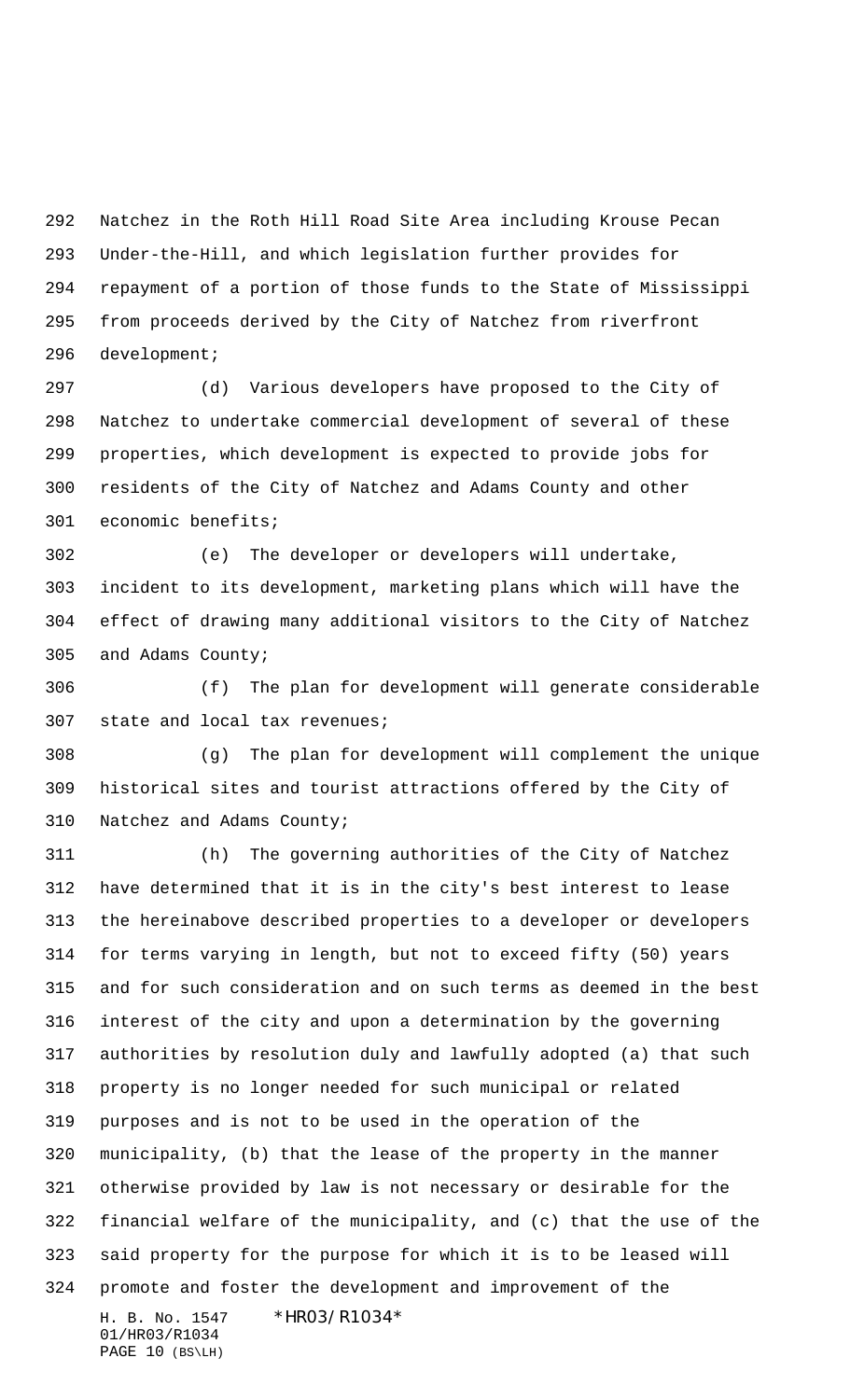community in which it is located and the civic, educational, cultural, moral, economic or industrial welfare thereof, and the city does desire to lease its interest in the hereinabove described properties to a suitable and acceptable developer or developers;

 (i) In order to facilitate the plan of the developer for development, the governing authorities of the City of Natchez have determined that certain other agreements regarding the above described properties should be entered into by and between the City of Natchez and such developer or developers; and

 (j) In order to facilitate entering such leases and agreements, the City of Natchez acting by and through its governing authorities has determined it to be advisable to obtain local and private legislation from the Legislature authorizing such governing authorities to enter into leases and agreements with such party or parties; NOW THEREFORE,

341 BE IT ENACTED BY THE LEGISLATURE OF THE STATE OF MISSISSIPPI:

 SECTION 1. The governing authorities of the City of Natchez, in their discretion, are authorized to:

 (a) Execute leases for and on behalf of the City of Natchez in favor of a developer or developers on the property or properties hereinabove described in the preamble of this act for terms which vary in length but do not exceed fifty (50) years;

 (b) Execute such leases on such terms and conditions as are acceptable to the city bearing in mind the significant economic impact that riverfront development will have for the city, county and state;

H. B. No. 1547 \*HR03/R1034\* 01/HR03/R1034 PAGE 11 (BS\LH) (c) Execute such leases on such terms and conditions as are deemed advisable for the city without regard to the requirements of Section 21-17-1, Mississippi Code of 1972; and (d) Lease as part of the properties described in the preamble of this act the riparian rights presently owned or